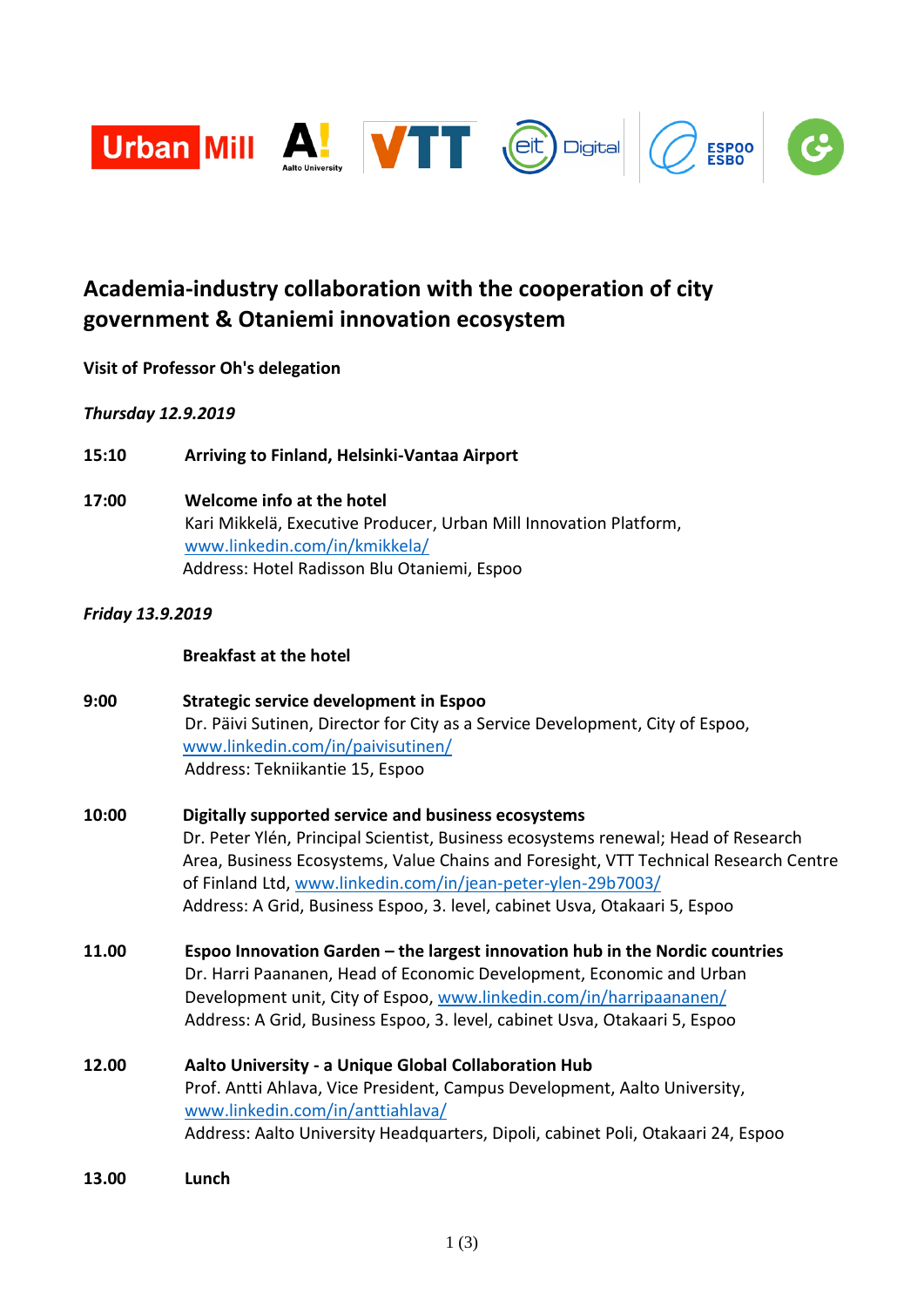## **14.00 EIT Digital Helsinki Node**

Dr. Timo Nyberg, Head of Schools (Summer Schools and Professional School), EIT Digital , Helsinki node, European Institute of Innovation & Technology, [www.linkedin.com/in/timo-nyberg-0b07842/](http://www.linkedin.com/in/timo-nyberg-0b07842/) Address: Dipoli, Otakaari 24, Espoo

**15.00 Aalto Design Factory – Aalto University in small scale** Prof. Kalevi Ekman, Captain, Aalto Design Factory, <https://www.linkedin.com/in/kalevi-ekman-8b90972/> Address: Betonimiehenkuja 5, Espoo

# **16.00 Urban Mill Innovation Platform, Startup ecosystems and Espoo Innovation Garden in general** Kari Mikkelä, Executive Producer, Urban Mill Innovation Platform, [www.linkedin.com/in/kmikkela/](http://www.linkedin.com/in/kmikkela/) Address: Betonimiehenkuja 3 E, Espoo

## **18:00 Closing of the day**

### *Saturday 14.9.2019*

### **Breakfast at the hotel**

- **12:30 Meeting with Mr. Markku Markkula at the hotel** Markku Markkula, Chair of the Board of City of Espoo, First Vice-President of the European Committee of the Regions (CoR)/EU), President of the Board of Helsinki-Uusimaa Regional Council, [www.linkedin.com/in/markkumarkkula/](http://www.linkedin.com/in/markkumarkkula/) Address: Hotel Radisson Blu Otaniemi, Espoo
- **14:00 Leave to airport**
- **17.30 Departure from Helsinki-Vantaa Airport**

### **Contact details**:

- Kari Mikkelä, Urban Mill, Executive producer, kari.mikkela@urbanmill.fi, +358 50 500 4048
- Lars Miikki, Urban Mill, Producer, lars.miikki@urbanmill.fi, +358 40 503 6630

### **The delegation has defined the following main target of their visit:**

- to see the up to date of the University changes in relation to the 4th industrial revolution, which includes the university innovation ecosystem and start up community with local governments.
- to build cooperative partnership with universities and science parks